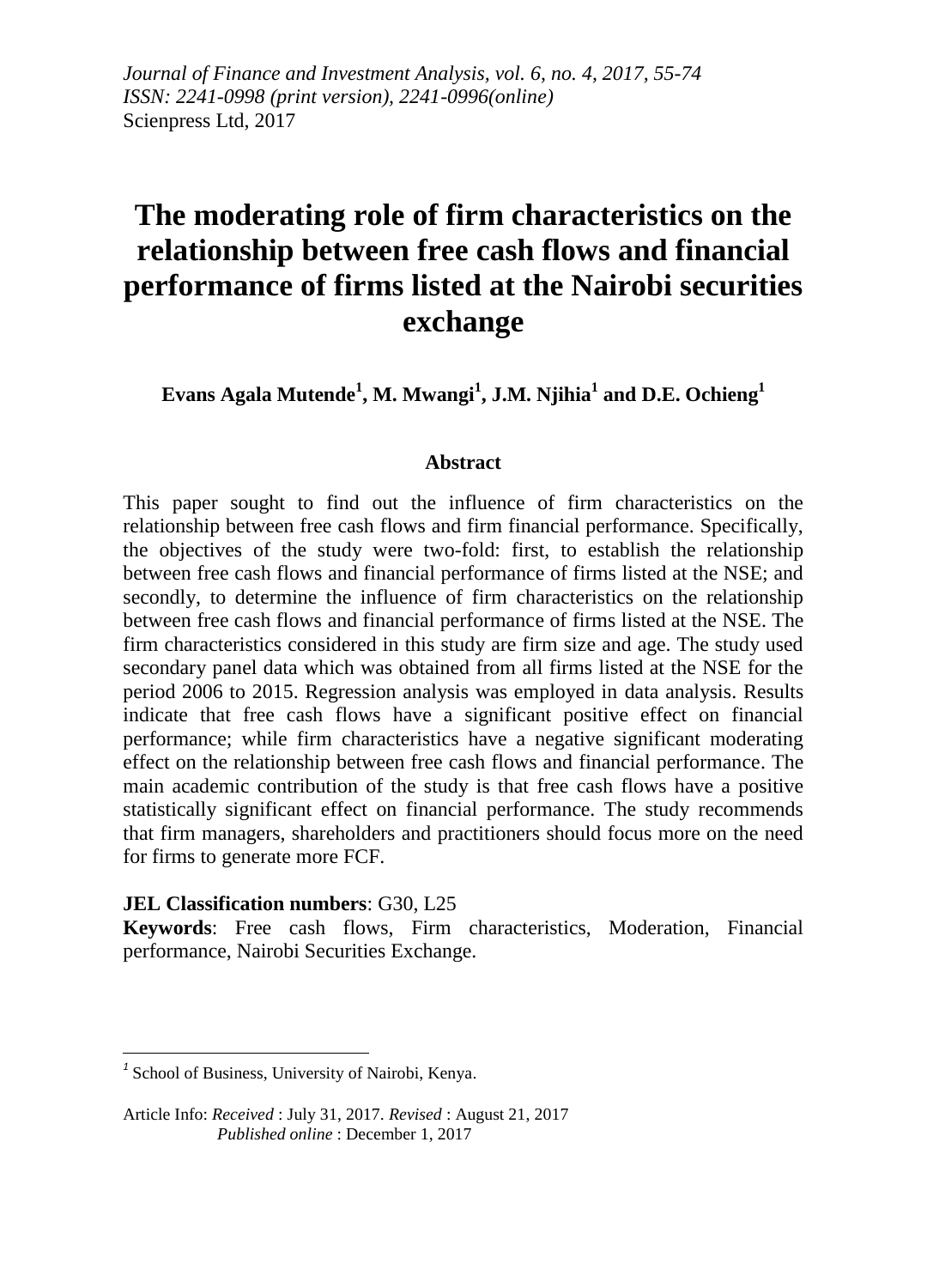# **1 Introduction**

The primary incentive of firm owners is to maximize their wealth by improving firm value. The goals of firm managers on the other hand are varied and may include enrichment of personal wealth and status. This varying of interests sometimes leads managers to engage in insider dealings where there are no mechanisms for effective monitoring, validation and approving of managerial decisions (Wang, 2010). This personal-interest encourages wastage when FCF are present; hence, implying the FCF hypothesis.

Firm characteristics such as profitability, firm size, liquidity, leverage, sales growth, age of the firm, board structure and composition, asset growth, turnover, dividend payout and growth prospects are argued to have an influence on the relationship between FCF and firm performance (Easterbrook, 1984; Demsetz & Lehn, 1985; Subrahmanyam & Titman, 2001; Kogan & Tian, 2012 and Mukras & Nzioka, 2015).

This paper, centered on the FCF hypothesis and agency theory, seeks to explore how firm characteristics influence the relationship between FCF and performance of firms listed at the Nairobi Securities Exchange (NSE). The study focused on firm characteristics of firm size and age because literature indicates that they are the most commonly used, and also their influence on the relationship between FCF and performance seem to be more significant (Demsetz & Lehn, 1985 and Mukras & Nzioka, 2015).

## **1.1 Free Cash Flows**

The concept of FCF, presented by Jensen (1986) refers to surplus cash available after financing profitable ventures. This is defined as net operating income minus capital expenditure (CAPEX), cost of inventory and paid out dividends. On the other hand, Brealey, Myers and Allen (2005) describe FCF as net income; add depreciation and amortization, minus CAPEX, minus change in non-cash working capital, plus net borrowing. Richardson (2006) argues that firms which have surplus funds risk wasting it in ventures that are not profitable, and that because FCF are financial resources at the managers' discretion to apportion, they are also referred to as idle cash flows.

## **1.2 Firm Characteristics**

Zou and Stan (1998) describe firm characteristics as a firm's demographic and managerial variables which in turn comprise part of the firm's internal environment. Firm characteristics have been listed by Kogan and Tian (2012) to include firm size, leverage, liquidity, sales growth, asset growth, and turnover. Others include ownership structure, board characteristics, age of the firm, dividend pay-out, profitability, access to capital markets and growth opportunities (Subrahmanyam & Titman, 2001 and McKnight & Weir, 2008).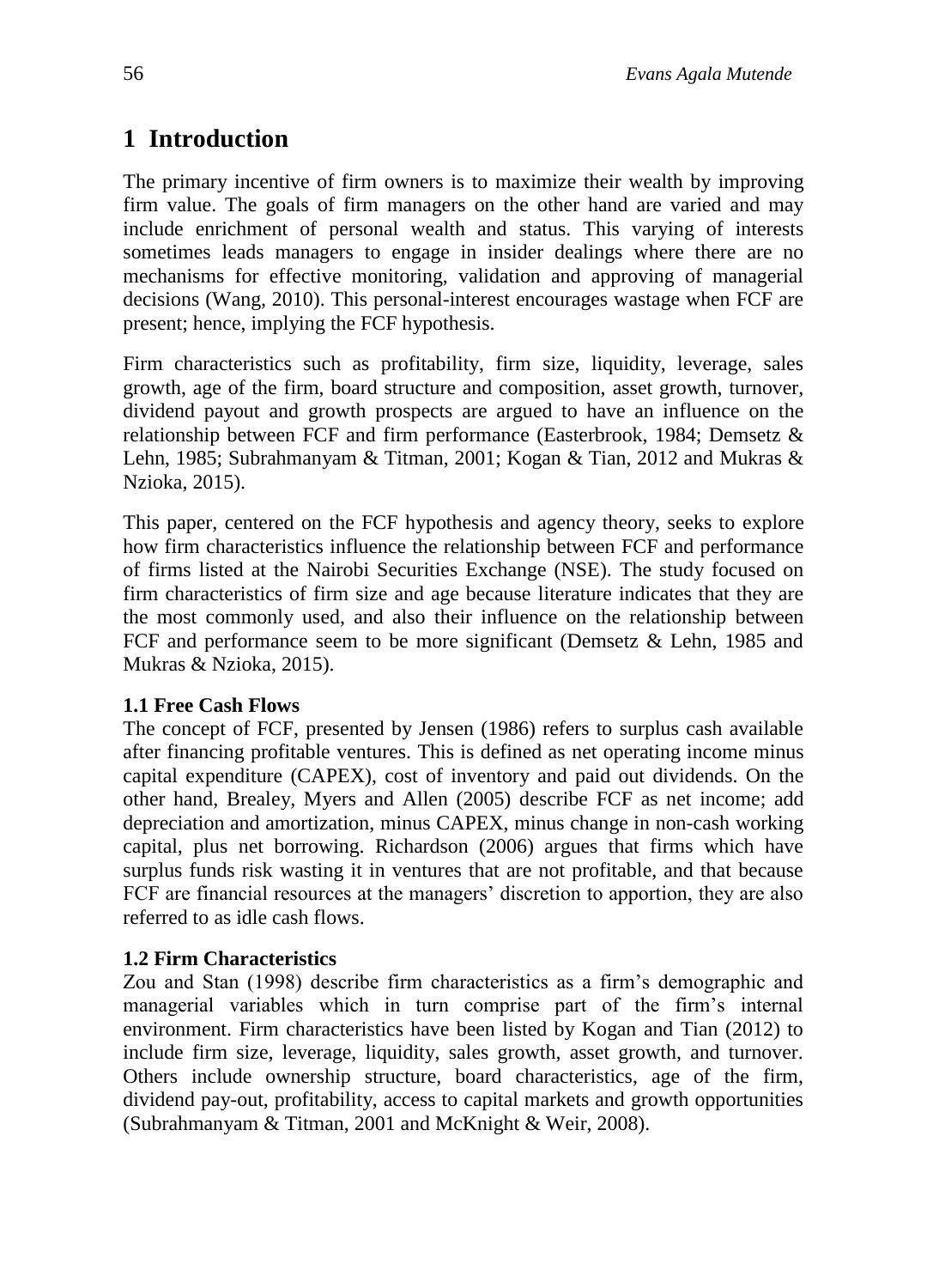Vogt (1997) argues that the more a firm has FCF the more it engages into capital investment, and hence the higher the financial performance. Smaller firms gear towards rampant growth, thereby utilizing most or all the available FCF in a bid to better financial performance. The relationship between FCF and investment is stronger in small and medium firms which generally, are in the growth stage. Adelegan (2009) on the other hand notes that the effect of size is neutral and that older firms tend to rely more on internal funds to finance their corporate investments than the small and medium firms.

Firms that are new require time to adapt to the environment. A new firm needs to catch up with an older firm when the new firm's performance is lower than that of the older (existing) firm so as to be competitive in the market. Therefore, it is expected that firms that are new will show higher growth rates in productivity than the older firms as a result of high FCF. Hence, age of the firm is negatively correlated with productivity growth rate because older firms have lower FCF (Brouwe, Kok & Fris, 2005).

## **1.3 Financial Performance**

Gleason and Barnum (1982) define firm performance as a firm's ability to achieve planned results as measured against its intended outputs. It encompasses outcomes related to shareholder return, market performance and financial performance. On the other hand, Daft (1995) defines firm performance as the ability to achieve its objectives by using resources in an efficient and effective manner. Financial performance may therefore be defined as a firm's ability to achieve its planned financial results as measured against its intended outputs.

Dyer and Reeves (1995) observe that there are no performance measures universally appropriate and multiple measures should therefore be used. Wang (2010) and Ongore and K'Obonyo (2011) use return on assets (ROA), return on equity (ROE) and Dividend Yield (DY) to measure financial performance. Szewczyk, Tsetsekos and Zantout (1996) and Mojtahedzadeh and Nahavandi (2009) have used Tobin's Q as a market-based measure of financial performance. Tobin's Q relates the market value of firms' equity with their corresponding book values. In operationalization of firm performance, the use of multiple indicator approach would be superior to the use of only a single indicator (Venkataram  $\&$ Ramanujan, 1986). Hubbard (1998) observes that there is a significant positive relationship between FCF and firm performance which is manifested through prudent investment.

## **2 Research Problem and Objectives**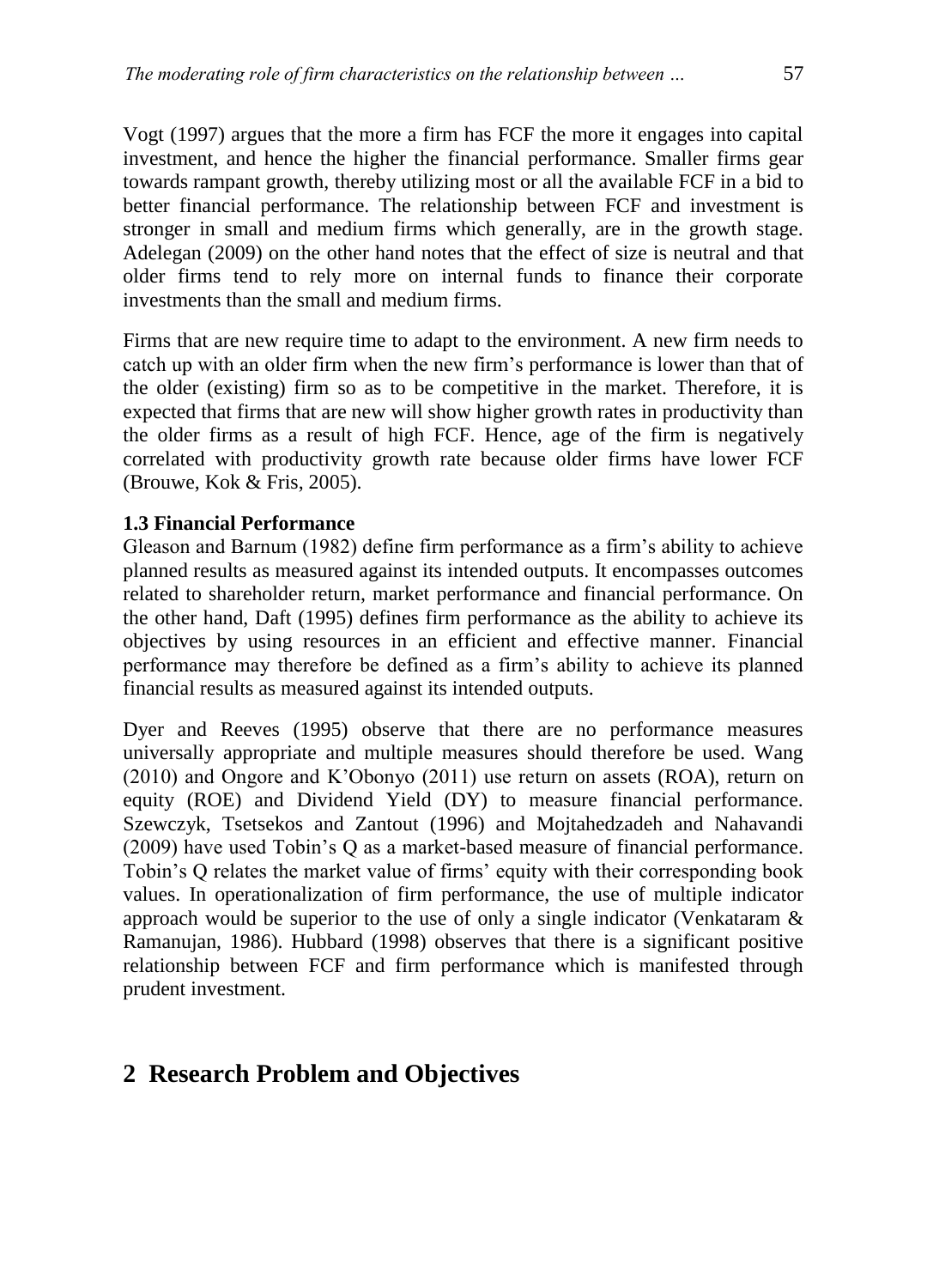The FCF hypothesis suggested by Jensen (1986) states that firm managers may invest in needless negative NPV projects when there is surplus FCF at their disposal. The hypothesis suggests that greater levels of FCF could lead to more unnecessary administrative waste and inefficiency, negatively impacting on firm performance. Empirical literature shows mixed findings regarding FCF, firm characteristics and firm performance. For instance; Nekhili, Amar, Chtioui and Lakhal (2014) found increased agency costs emanating from the presence of FCF. Similar findings are recorded by Jensen (1993), Brush et al. (2000), Wu (2004) Ferris and Yan (2009), Mojtahedzadeh and Nahavandi (2009) and Njuguna and Moronge (2013). On the contrary, Gregory (2005) established that mergers with higher FCF were performing better than mergers with lower FCF. These findings invalidate the FCF hypothesis. Similarly, Szewcyzk et al. (1996) and Chang et al. (2007) find that investors favored firms with both substantial FCF and profitable investment opportunities in stock valuation.

Demsetz and Lehn (1985) find that in the presence of substantial FCF, large firms tend to have fewer growth opportunities than smaller ones, which could lead to an overinvestment problem, thereby negatively impacting on firm performance. On the other hand, Brouwer et al. (2005) investigated whether age of the firm accounted for productivity differences and the results showed very few signs of a relationship between productivity (performance) and age. Both growth rate and level of productivity varied between sectors and also differed with size of the firm. There was also no indication that productivity growth rate was related to the age of the firm.

The Brouwer et al. (2005) study did not fully exploit the panel structure of the dataset that was available. On the other hand, Wang (2010) and Lin and Lin (2014) excluded CAPEX and net borrowings in their operationalization of FCF. This study included both CAPEX and net borrowings in the definition of FCF. These measures of FCF and agency costs are more robust. Since the results of empirical studies on the FCF hypothesis are inconsistent, the intent of this study was to determine how FCF would affect performance of firms listed at the NSE using a more robust definition of the FCF variable. The broad objective of this paper was to determine whether firm characteristics significantly influence the relationship between FCF and performance of firms listed at the NSE. More specifically, the study sought to:

Establish the relationship between free cash flows and financial performance of firms listed at the Nairobi Securities Exchange.

Determine the influence of firm characteristics on the relationship between free cash flows and financial performance of firms listed at the Nairobi Securities Exchange.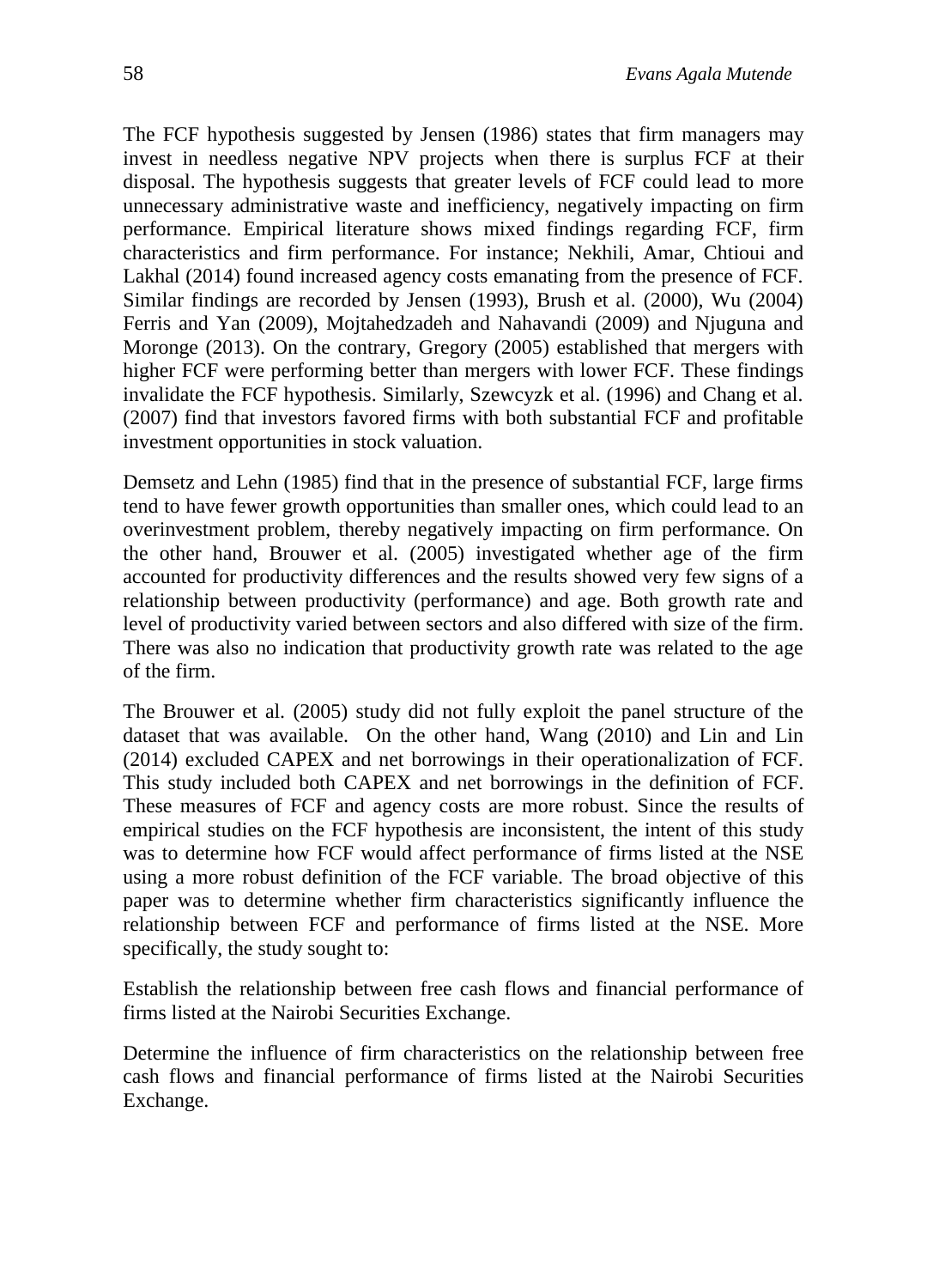## **3 Literature Review**

### **3.1 Free Cash Flows and Firm Performance**

Wang (2010) studied the impact of FCF on financial performance with empirical data from Taiwan Stock Market for the period 2002 to 2007. Using a sample of 505 firms, regression analysis was employed in data analysis. The study found that FCF had statistically significant effects on financial performance. These effects were however conflicting. On the one hand, the presence of high FCF escalated imprudent expenditures that consequently lowered financial performance. The results were however conflicting. On the one hand, the findings show that the presence of high FCF escalated imprudent expenditures that consequently lowered financial performance. The results indicated on the other hand that FCF were generated due to managers' efficiency in operations, implying that there is a positive correlation between FCF and financial performance.

The findings by Wang (2010) are partially consistent with results by Gregory (2005) who studied the long run abnormal performance of UK acquirers and the correlation between FCF and financial performance. Gregory (2005) established that mergers with greater FCF achieved better than those with lesser FCF. While testing the hypothesis, the study used "long term returns" and also "analyzed announcement month return". However, the study did not include daily returns around announcement, which could probably yield different results. Furthermore, the study focused on financial performance outcomes only.

Brush et al. (2000) studied the proposition that sales growth in firms with FCF were less lucrative than sales growths for firms with lower FCF. Data was obtained from firms in the USA; covering eight years, 1988 to 1995 and used Tobin's Q to ascertain whether firms had positive NPV projects available to determine FCF. Returns to shareholders were used as a performance measure. The use of shareholder returns was criticized by Bromiley (1990) because it assumes capital market efficiency, which argues that the returns to a large extent reveal surprises to the market. Therefore, if the markets expect firms' sales growths and profitability, even very profitable sales growths should not be reflected in shareholder returns in the periods in which they arose. The study found that firms with higher FCF achieve lower from sales growth than those without or with lower FCF. These findings support the argument that FCF negatively affects financial performance.

The findings by Wang (2010) and Gregory (2005) on the one hand and Brush et al. (2000) on the other hand reveal inconsistencies. In this study, a more robust measure of FCF was adopted. For instance, Wang (2010) measured FCF as net operating income before depreciation, minus tax expense, minus interest expense, minus share dividends; scaled by net sales. In this study, FCF are defined as in Brealey et al. (2005) as net income add amortization and depreciation, minus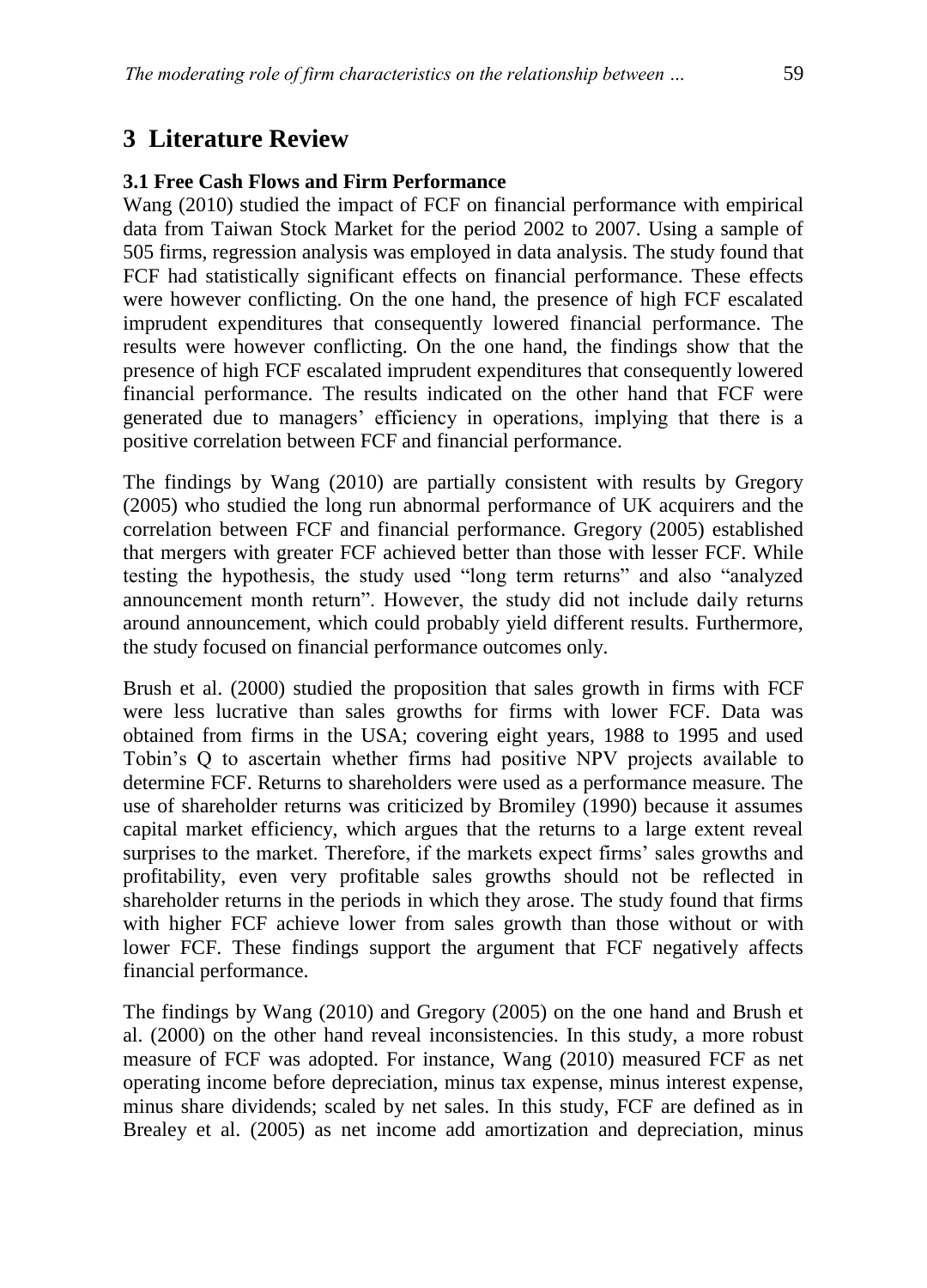CAPEX, less change in non-cash working-capital, plus net borrowing. The study is therefore expected to yield more reliable and robust results.

## **3.2 Free Cash Flows, Firm Characteristics and Firm Performance**

Demsetz and Lehn (1985) studied the firm characteristics that included structure of corporate ownership and firm size using 511 firms in the USA. Size of the firm was measured by the mean annual common stock market value, and the study period was 1976 to 1980. Ordinary least squares (OLS) regression estimates were employed in data analysis. The findings suggest that in the presence of substantial FCF, large firms tend to overinvest; thereby yielding relatively lower financial performance. Large firms tended to have fewer growth prospects than smaller firms and in the absence of good growth prospects; an overinvestment problem is likely to arise, thereby negatively impacting on the financial performance. However, the choice of a five-year study period seems too short. Literature indicates that 7 to 10 years' study period is preferred (Brush et al., 2000 and Nekhili et al., 2014).

Brouwer et al. (2005) investigated whether age of the firm accounted for productivity differences. Data was obtained for the period 1994 to 1999, and the focus was on Dutch firms. Although the dataset included firms from all age cohorts (0-4 years and 5-9 years) the study focused more on firms of at least 10 years of age. Using regression methods, the results showed very few signs of a relationship between productivity (performance) and age. Both growth rate and level of productivity varied between sectors and also differed with size of the firm. There was also no indication that productivity growth rate was related to the age of the firm. On productivity level, there were very few signs of the effects of age. The Brouwer et al. (2005) study did not fully exploit the panel structure of the dataset that was available. The explicit techniques of estimation that take account of this structure, such as multilevel or panel data estimation techniques are expected to be more effective.

Conversely, Power (1998) found a negative relationship between the growth rate of productivity and age at a certain phase in the firms' lifespan. Power (1998) examined the relationship between plant age and productivity for firms in the manufacturing industry of the USA for the period 1972 to 1988. The study found that productivity growth rates decline with age, which was credited to the effects of learning.

## **3.3 Hypothesis of the Study**

**H1:** Free cash flows have a significant effect on the financial performance of firms listed at the Nairobi securities exchange.

**H2:** Firm characteristics have a significant moderating effect on the relationship between free cash flows and financial performance of firms listed at the Nairobi securities exchange.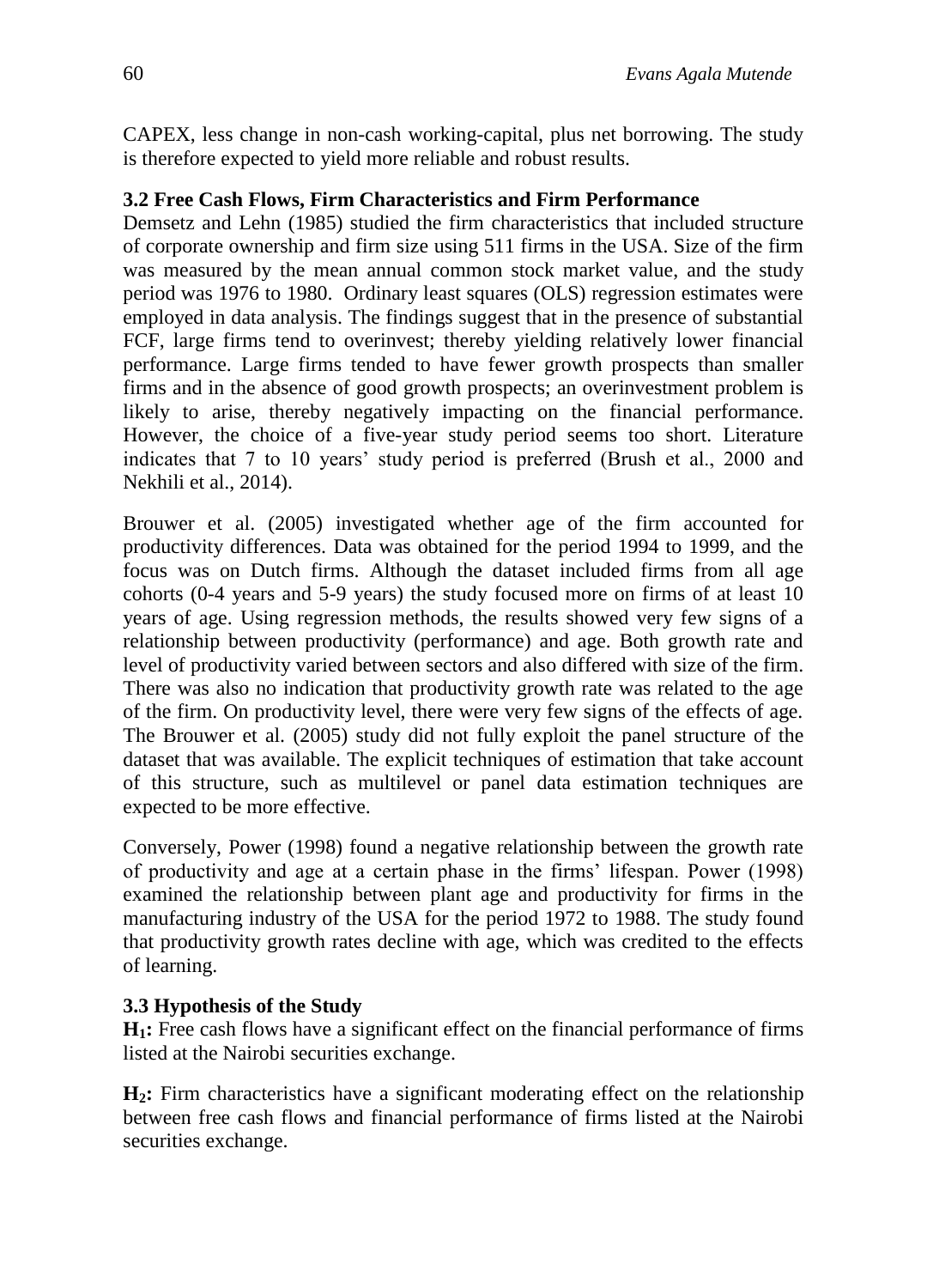## **4 Research Methodology and data Analysis**

The positivist approach effectively rendered itself to this study, because the study is centered on existing theory and it develops hypotheses which can be verified. The research design adopted for this study was cross sectional descriptive survey of all firms listed at the NSE. Secondary data was obtained from published financial statements for the period 2006 to 2015. Data was analyzed using inferential statistics generated from statistical software, using 95% confidence interval as in Aiken and West (1991). The study employed panel data regression analysis using the OLS method where the data includes time series and crosssectional data that is pooled into a panel data set and estimated using panel data regression.

#### **4.1 Effe**c**t of Free Cash Flows on Financial Performance**

In establishing the effect of FCF on firm performance FCF is the independent variable, while financial performance is the dependent variable. In the specification, the standard errors are clustered by firm and year. The regression model for hypothesis 1 is as follows:

Ǭit = ά + βFCFit + € --------------------------------------------------------------------- (1)

Where:  $\overline{Q}$  = Financial performance (Tobin's Q);  $\dot{\alpha}$  = Constant term;  $\beta$  = Beta Coefficient; FCF<sub>it</sub>= Free cash flows and  $\epsilon$  = Error term.

4.2 Firm Characteristics on the Relationship between Free Cash Flows and Financial Performance

In measuring hypothesis 2 the relevant variables are FCF (independent variable), firm characteristics (moderating variable) and financial performance (dependent variable). The regression model is as follows:

Ǭit = ά + β1FCFit + β2AGEit + (β3AGEit) \* (β4FCFi**t) +** €-------------------------- (2a)

Ǭit = ά + β1FCFit + β2SIZit + (β3SIZit) \* (β4FCFit) **+** €----------------------------- (2b)

Where:  $\mathbf{SIZ}_{it}$  = Firm size;  $\mathbf{AGE}_{it}$  = Age of the firm

Equation 2a and 2b represent the moderation model. For purposes of avoiding possible high multicollinearity, the variables were centered and an interaction term added. If the predictor variable (FCF) and moderator variable (firm characteristics) are not significant with the interaction term, then complete moderation has happened. Otherwise if the predictor and moderator variables are significant with the interaction term, then moderation has happened, but the main effects are also significant (Aiken & West, 1991 and Mackinnon et al.,2002). In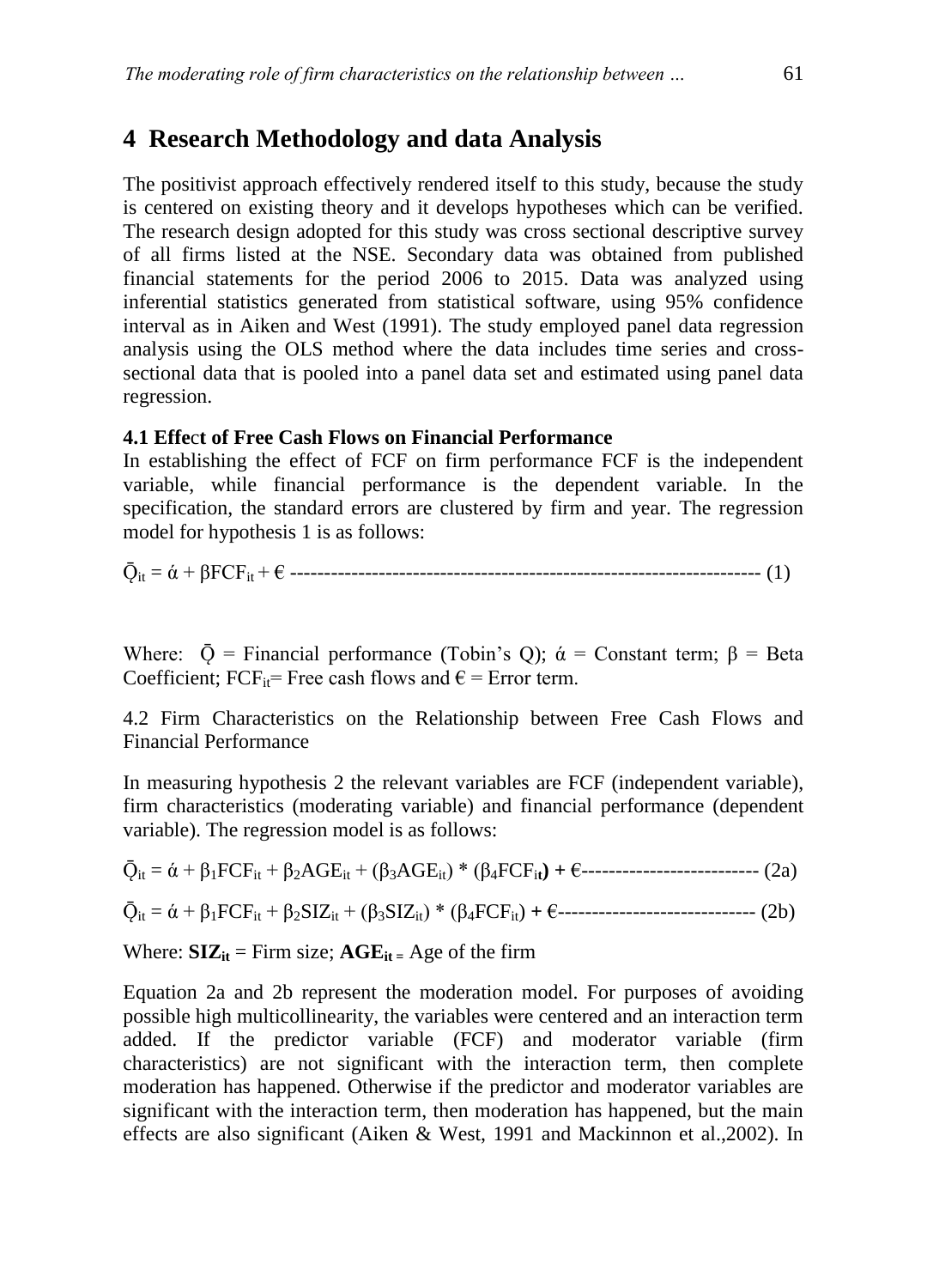(equations 2a and 2b) above, the variables associated with coefficients  $\beta_3$  through **<sup>4</sup>** were added into the model to quantify the effect of moderation. The effect of moderation variables; size and age of the firm is characterized statistically as an interaction that affects the strength and/ or direction of the relation between explanatory variable (firm performance) and the predictor variables (Baron & Kenny, 1986). The term \* in the model does not signify multiplication; rather, it implies moderation.

| Objective                                                                                                                                                                                                                                   | Hypothesis                                                                                                                                                                                                            | <b>Analytical Model</b>                                                                                        | Interpretation                                                                                                                                                                                                                                                                                                                                    |  |  |  |
|---------------------------------------------------------------------------------------------------------------------------------------------------------------------------------------------------------------------------------------------|-----------------------------------------------------------------------------------------------------------------------------------------------------------------------------------------------------------------------|----------------------------------------------------------------------------------------------------------------|---------------------------------------------------------------------------------------------------------------------------------------------------------------------------------------------------------------------------------------------------------------------------------------------------------------------------------------------------|--|--|--|
| To<br>i.<br>establish the<br>relationship<br>between<br>FCF<br>and<br>financial<br>performance<br>of<br>firms<br>listed at the<br><b>NSE</b>                                                                                                | FCF<br>$H_1$ :<br>have<br>no<br>significant<br>effect<br><sub>on</sub><br>the financial<br>performanc<br>e of firms<br>listed at the<br><b>NSE</b>                                                                    | Panel<br>data<br>regression model<br>of<br>Test<br>assumption<br>(normality)<br>and<br>multi-<br>collinearity) | if<br>is<br>Relationship<br>β<br>exists<br>significant<br>Relationship will be determined<br>based on $\mathbb{R}^2$                                                                                                                                                                                                                              |  |  |  |
| ii.<br>To<br>determine<br>the<br>influence of<br>firm<br>characteristi<br>the<br><sub>on</sub><br>$\overline{\text{cs}}$<br>relationship<br>between<br>FCF<br>and<br>financial<br>performance<br>of<br>firms<br>listed at the<br><b>NSE</b> | $H_3$ :<br>Firm<br>characteristi<br>cs have a<br>significant<br>moderating<br>effect<br>on<br>the<br>relationship<br>between<br>FCF<br>and<br>financial<br>performanc<br>of firms<br>e<br>listed at the<br><b>NSE</b> | Panel<br>data<br>regression model<br>of<br>Test<br>assumption<br>(normality)<br>and<br>multi-<br>collinearity) | The intercept of the regression<br>model will be used to tests the<br>influence of firm characteristics<br>the relationship between<br>on<br>FCF and financial performance.<br>Regression co-efficient and $R^2$<br>will be used to affirm the effect<br>the<br>of<br>agency cost<br>on<br>relationship between FCF and<br>financial performance. |  |  |  |

Table 1: Summary of Statistical Tests of Hypotheses

## **4.3 Pre-estimation Diagnostics**

The study used OLS to estimate regression models 1 through 2. The use of OLS is based on normality, linearity, internal consistency and sampling adequacy of variables used in the regression model. Therefore normality, linearity and internal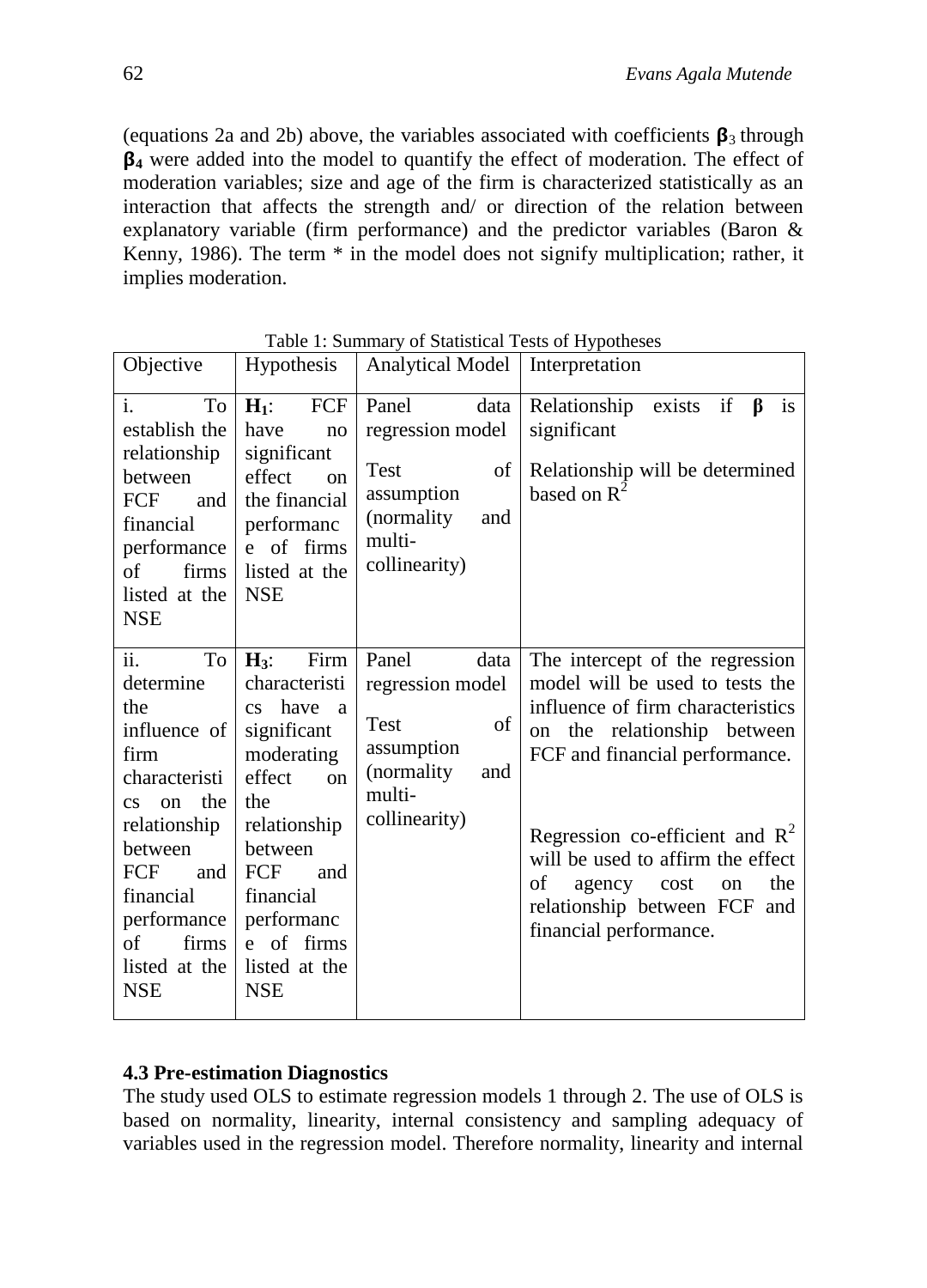consistency of these variables were required for the application of OLS. To test whether the variables were normally distributed Shapiro Wilk test for normality was used. The test has a null hypothesis that the data does not come from a population that is normally distributed. Field (2013) recommends use of a visual inspection of histograms or Quantile – Quantile  $(Q-Q)$  plots. These plots are presented below:



Figure 1: Q-Q Plot of Free Cash Flows

The results of the Q-Q plot in figure 1 above exhibits normality because most of the observations seem to be in a straight line, with a few cases appearing to be far away from the line. Tabachnick and Fiddel (2013) argue that large data tends to exhibit non - normality and thus tend to require transformation, which makes data difficult to interpret. Thus they suggest that large data sets can be analyzed even if some variables do not meet normality assumptions. Outliers were investigated and corrected or eliminated where necessary. The null hypothesis that the data does not come from a population that is normally distributed was rejected.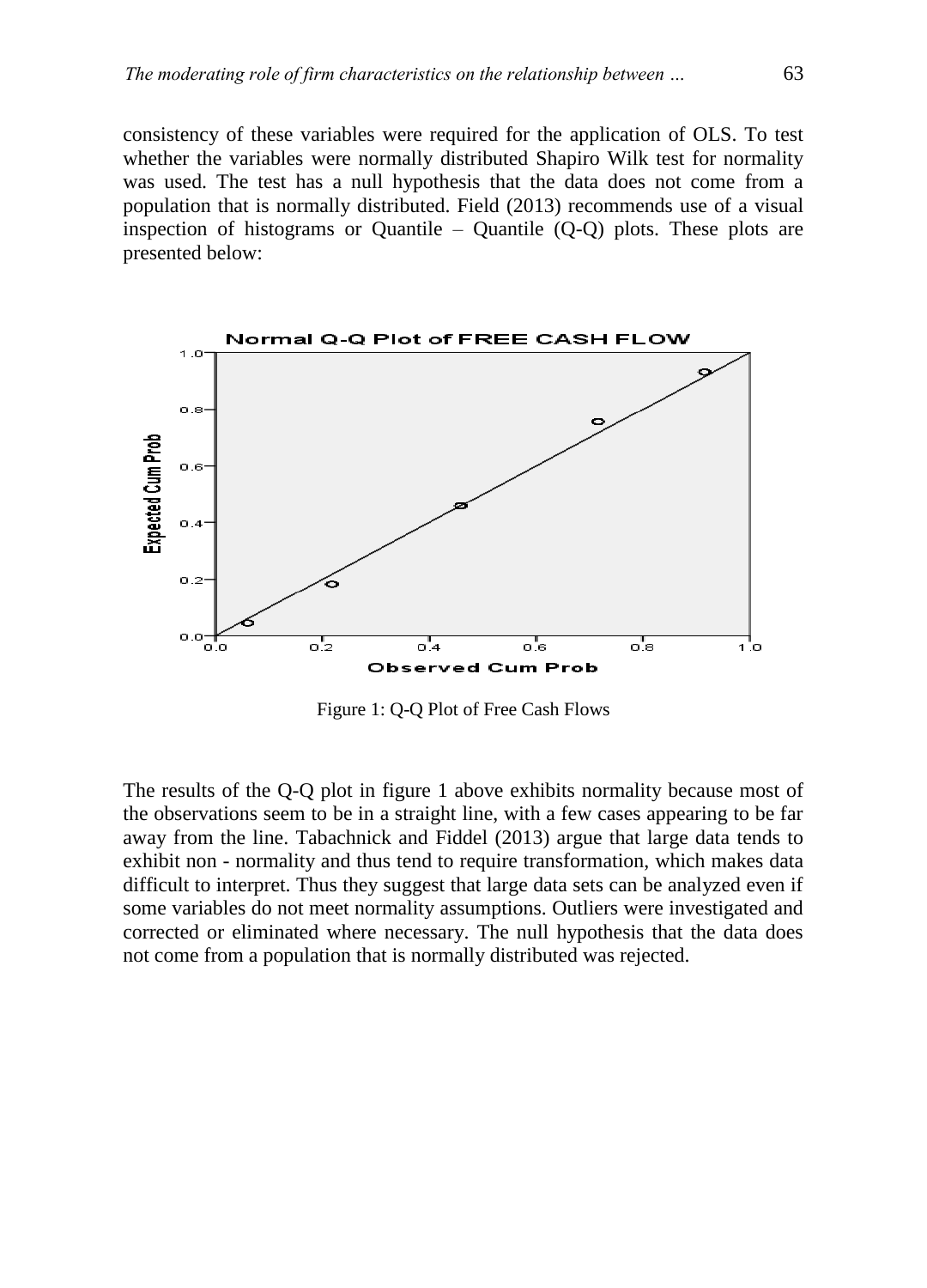

Figure 2: Q-Q Plot of Firm Characteristics

The Q-Q plot for firm characteristics in figure 2 above indicates almost all the observations being on a straight line. This implies normality of the data. Outliers were investigated and corrected or eliminated where necessary. Therefore, the null hypothesis that the data does not come from a population that is normally distributed was rejected.



Figure 3: Q-Q Plot of Financial Performance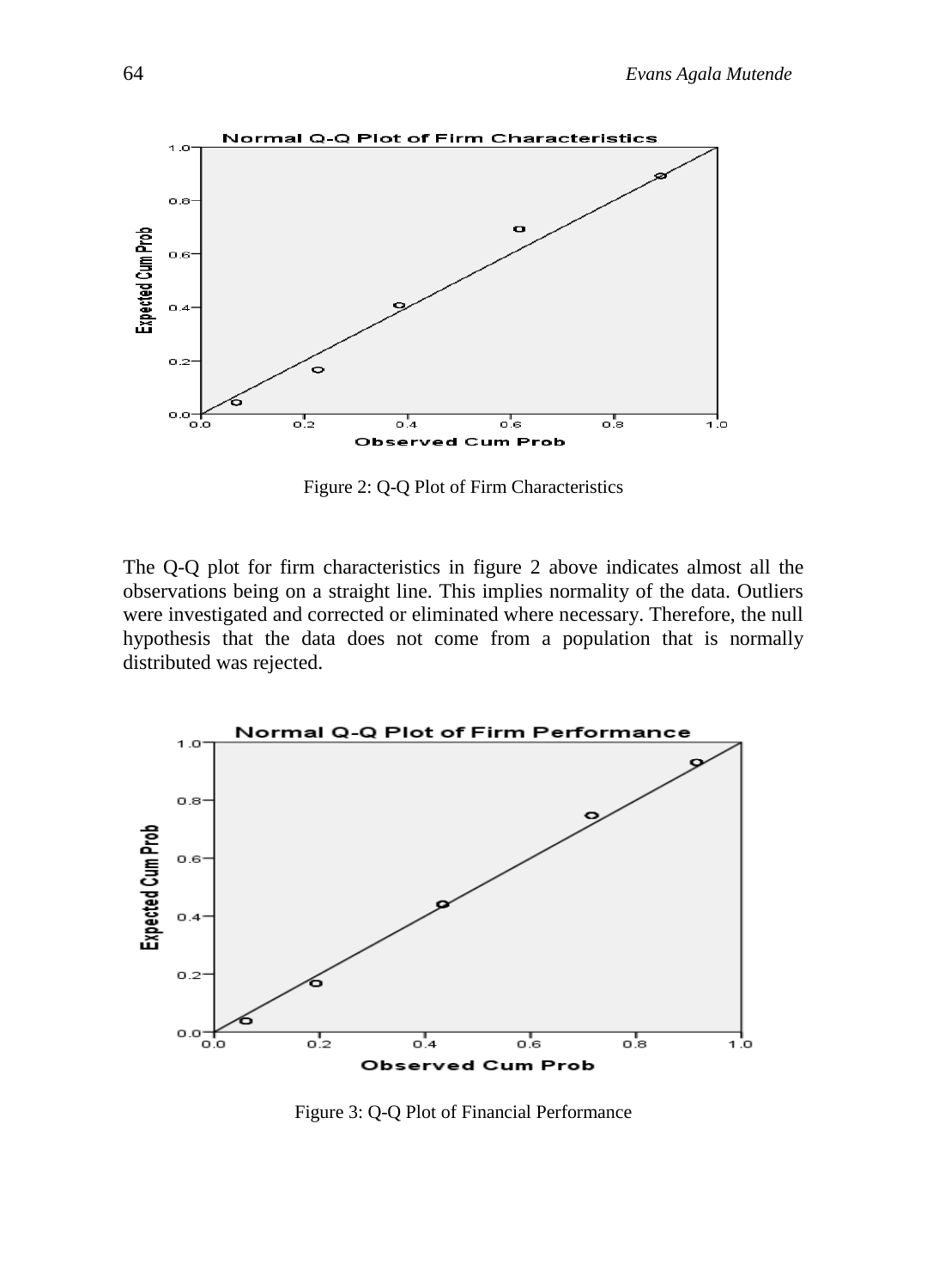The results of the Q-Q plot in figure 3 above reveals that data for financial performance exhibits normality since a large majority of the observations are lying along the straight line. Outliers were investigated and corrected or eliminated where necessary. As in all the other data observations for FCF and firm characteristics above, the null hypothesis that data for financial performance is not normally distributed was rejected.

### **4.3.1 Reliability Tests**

Reliability tests were carried out through Cronbach's alpha tests in Statistical Package for the Social Sciences (SPSS) with the results presented below. The study results reveal that average reliability scores for the variables was 0.745 which is more than 0.700 the accepted score for reliability, thereby showing that the research instrument was deemed good as supported by Bonett and Wright (2014).

| <b>Variable Item</b> | <b>Cronbach's Alpha</b> |
|----------------------|-------------------------|
| Free Cash Flow       | 0.737                   |
| Firm characteristics | 0.801                   |
| Firm Performance     | 0.690                   |

Table 2: Reliability Scores for Individual Variables

4.3.2 Test for Linearity

To test whether the variables were linearly associated, correlation analysis was used. The test had a null hypothesis of no linear association. Table 3 below shows the test statistics for linear associations between the predictor variables and financial performance (explanatory variable).

| Table 3: Linearity Test         |                  |                                       |                |  |  |
|---------------------------------|------------------|---------------------------------------|----------------|--|--|
| Reference<br><b>Performance</b> | <b>Variable:</b> | <b>Firm   Correlation Coefficient</b> | <b>P-Value</b> |  |  |
| Free cash flows                 |                  | 0.539                                 | 0.000          |  |  |
| Firm characteristics            |                  | 0.584                                 | 0.000          |  |  |

Table 3 above shows that p-values for the correlation coefficients are less than 0.01. Therefore, all the predictor variables have significant positive correlation with financial performance at 5 per cent level of significance. That is; the predictor variables and financial performance move in the same direction implying linear relationship. The significant and positive correlation implies that the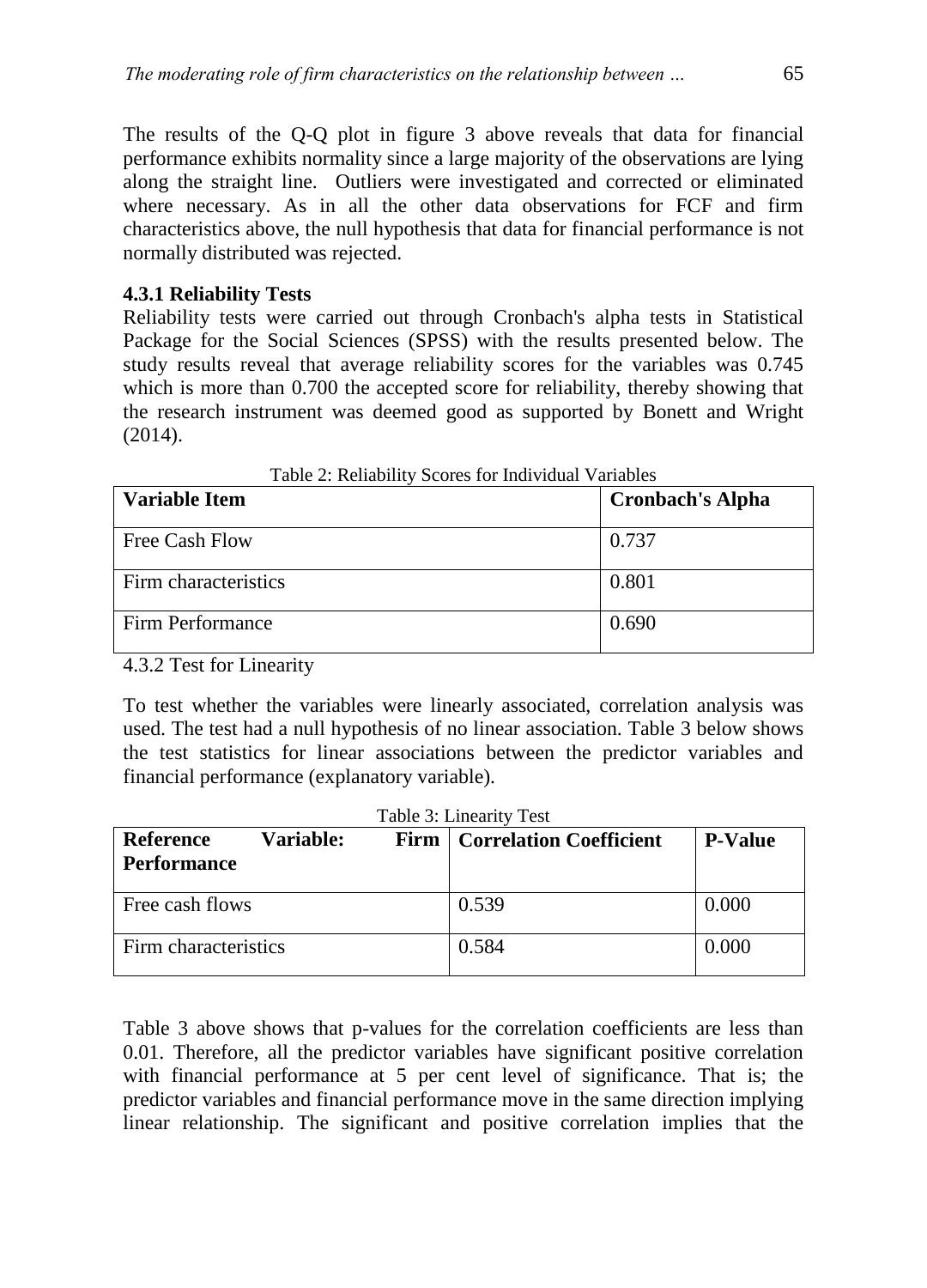signage coefficients of the predictor variables in the regression models are positive.

## **4.3.3 Bartlett's Test of Internal Consistency**

The study tested the consistency of the items used in the structured questionnaire to measure the various variables used in the study using Bartlett's test of sphericity. The test has a null hypothesis of no internal consistency (intercorrelated). Failure to reject the null hypothesis means that the principal components that measure a particular section have to be found through principal component analysis. However, rejection of the null hypothesis means that all the items are internally consistent and their composites can be used to measure the variables concerned. The test statistics for each of the sections involved in the linear regression analysis are shown in table 4.

| <b>Variable</b>      | Degrees of freedom | <b>Test statistic</b> |                |
|----------------------|--------------------|-----------------------|----------------|
|                      |                    | <b>Chi Square</b>     | <b>P</b> value |
| Free cash flows      | 21                 | 447.7                 | 0.000          |
| Firm characteristics | 10                 | 154.3                 | 0.000          |
| Firm Performance     | 10                 | 279.1                 | 0.000          |

Table 4: Bartlett's Test

Table 4 above shows that the null hypothesis that the variables in question are not intercorrelated in each of the sections is rejected at 5 per cent level of significance. This implies that there is internal consistency.

## **4.3.4 Multicollinearity Test**

Multicollinearity occurs if there is a strong relationship between two or more independent variables in a regression model. To test whether the level of multicollinearity in the estimated models could be tolerated, Variance Inflation Factor (VIF) was used. The rule of the thumb is that a value of VIF that is less than 10 means that the level of multicollinearity can be tolerated (Robinson & Schumacker, 2009). Since multicollinearity test is only applicable for multivariate regressions, only VIF statistics are reported since the regressions involve more than one independent variable.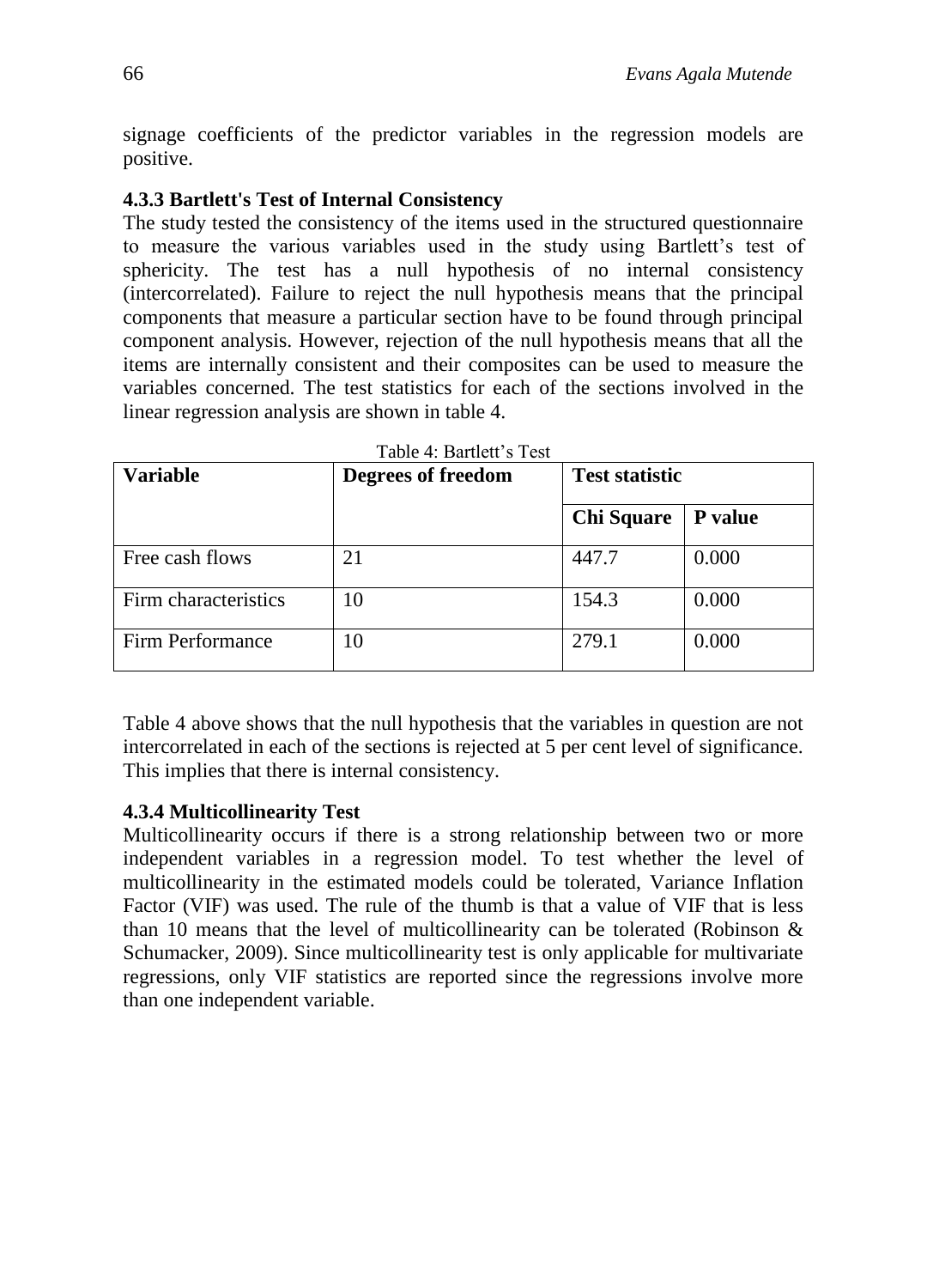| <b>Variables</b>             | <b>VIF</b> |
|------------------------------|------------|
| Free Cash Flows              | 2.26       |
| Firm Size                    | 1.09       |
| Firm Age                     | 1.68       |
| <b>Financial Performance</b> | 2.35       |

Table 5: Multicollinearity Test

Table 5 above shows that the VIF for all the models estimated ranged from 1.09 to 2.35 showing that the VIF results are between the acceptable ranges of 1 to 10. This shows that the variables did not exhibit multicollinearity and regression analysis could then be carried out.

## **5 Findings**

### **5.1 Free Cash Flows and Performance of Firms Listed at NSE.**

The study sought to identify the effect of FCF on financial performance. The hypothesis tested was as follows:

## **H1: FCF have no significant effect on the financial performance of firms listed at the NSE**

In the first instance, tests were carried out to determine the type of model to be used (random or fixed effects). This was carried out through Chaw and Hausman tests with results indicating significance of p-value less than 0.05 thus allowing the use of fixed effect panel modelling (see table 6 (a) below.

|             |               |                   | <b>Test Statistics</b>            |                      |                     |
|-------------|---------------|-------------------|-----------------------------------|----------------------|---------------------|
| <b>Test</b> | <b>Number</b> | <b>Statistics</b> | <b>Statistics</b><br><b>Value</b> | Degree of<br>Freedom | <b>Significance</b> |
| Chaw        | 600           | F                 | 3.5280                            | (104, 593)           | 0.003               |
| Hausman     | 600           | Chi-<br>Square    | 42.551                            | 8                    | 0.00                |

Table 6: Panel Data Results for Free Cash Flows and Financial Performance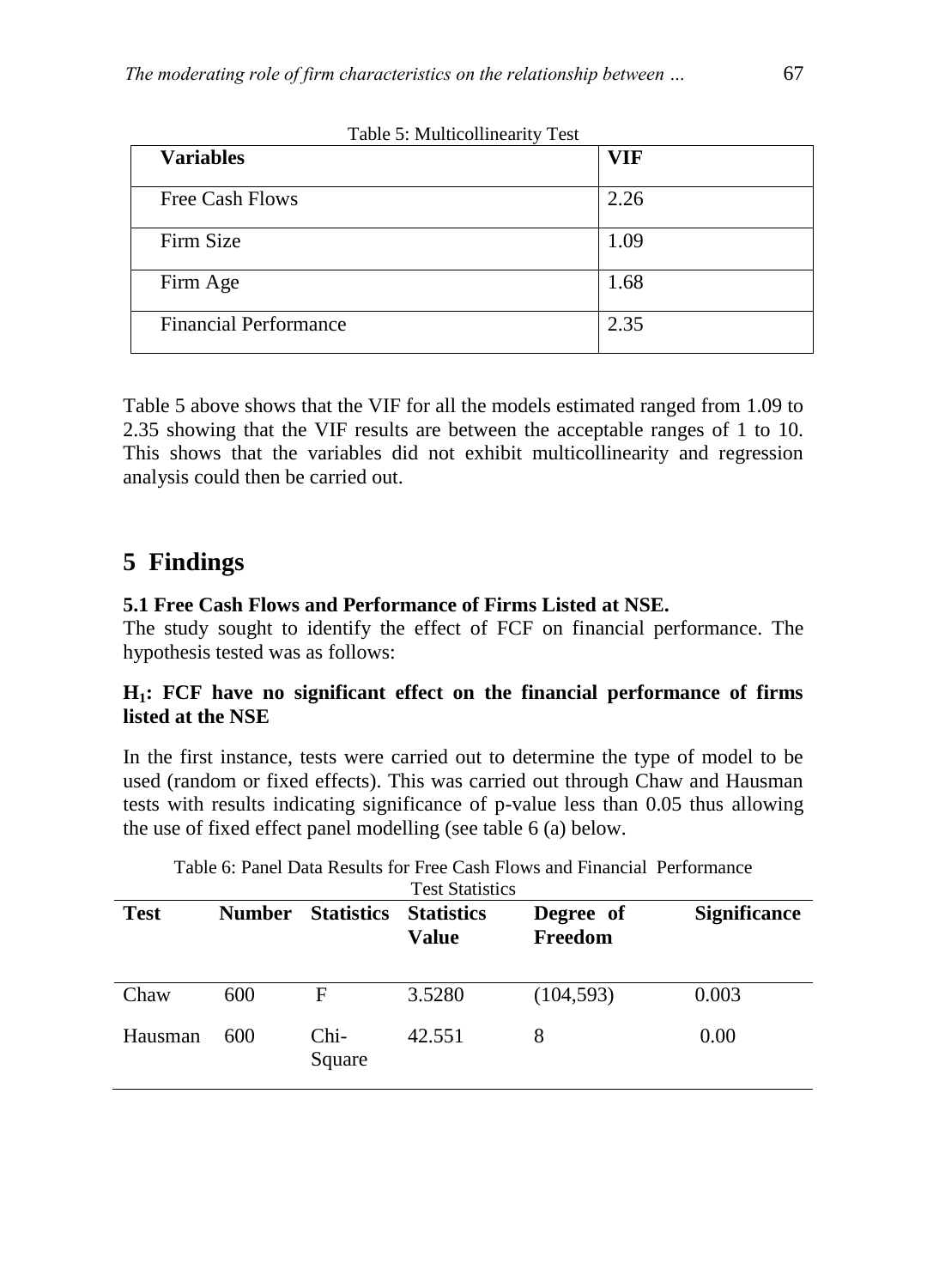The results in Table 6(b) below indicate that FCF explains 28% of the variability in firm financial performance. This contribution is significant at  $p$  value  $= 0.03$ , meaning that 72% variation in financial performance is explained by other factors not captured by the study. The F statistic is 0.0016 meaning that the model had weak explanatory power. Since the p value  $= 0.05$ , the study rejected the null hypothesis implying that FCF have a significant effect on financial performance of firms listed at the NSE.

 $\bar{Q} = 0.0421 + 0.235FCF + \epsilon$ 

Where:

 $\overline{Q}$  = Firm financial Performance

 $FCF = Free Cash Flows$ 

 $\epsilon$  = Error term

| Variable    | Coefficient            | p-values |
|-------------|------------------------|----------|
| FCF         | 0.235                  | 0.03     |
| Constant    | 0.421                  | 0.04     |
| F-Statistic | $Prob > Chi2 = 0.0016$ |          |
| R-Squared   | 28%                    |          |

Regression Coefficient Table

#### **5.2 Free Cash Flows, Firm Characteristics and Firm Performance**

The study sought to identify the effect of firm characteristics on the relationship between FCF and financial performance. The hypothesis tested was as follows:

#### **H2: Firm characteristics have a significant moderating effect on the relationship between FCF and financial performance of firms listed at the NSE**

The study results are presented in table 7 below: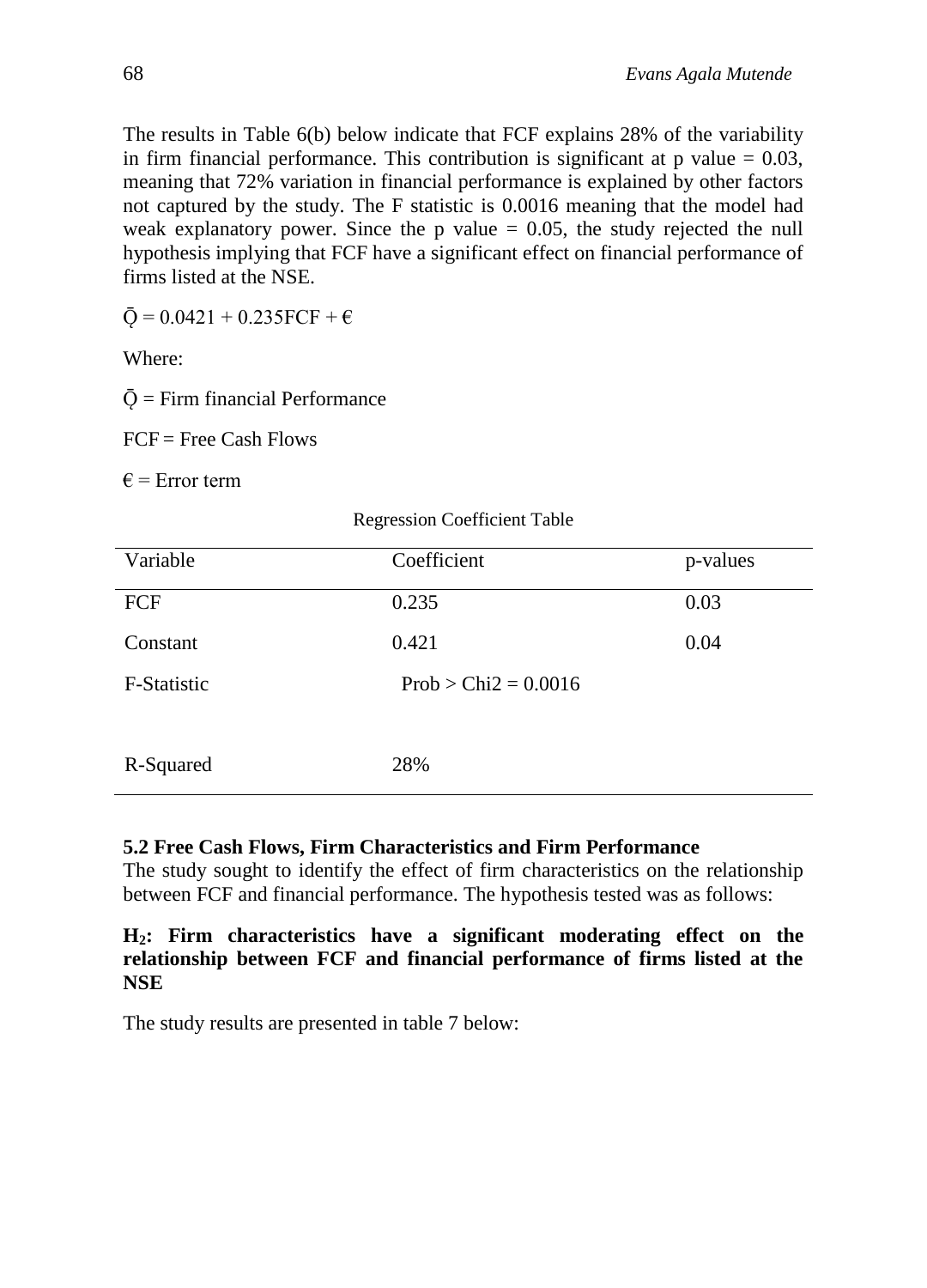| Performance<br><b>Test Statistics</b> |               |                   |                                   |            |                        |  |
|---------------------------------------|---------------|-------------------|-----------------------------------|------------|------------------------|--|
| <b>Test</b>                           | <b>Number</b> | <b>Statistics</b> | <b>Statistics</b><br><b>Value</b> | Freedom    | Degree of Significance |  |
| Chaw                                  | 600           | F                 | 3.380                             | (103, 596) | 0.024                  |  |
| Hausman                               | 600           | Chi-<br>Square    | 35                                | 8          | 0.000                  |  |

Table 7: Panel Data Results for Free Cash Flows, Firm Characteristics and Firm Performance

The test employed the use of panel data and used the Hausman test to determine the most suitable model. Table 7(a) above shows the results from the Hausman test. The Chi-square test statistic is 35 with a significant probability of 0.000 which is significant at 5 percent level of significance, meaning that the fixed effects model is suitable.

Regression Co-Efficient

| <b>Variable</b>  | <b>Coefficient</b>    | p-values |
|------------------|-----------------------|----------|
| FCF              | 0.113                 | 0.016    |
| Firm Age         | $-0.201$              | 0.045    |
| Firm Size        | 0.105                 | 0.012    |
| Constant         | $-0.03$               | 0.028    |
| F-Statistic      | $Prob > chi2 = 0.024$ |          |
| R-Squared        | 19%                   |          |
| R-Squared Change | 8%                    |          |

From the study findings, the intercept (constant) is negative and significant. This is indicated by the coefficient of -0.03 and the p value of 0.028. Firm characteristics exhibit a statistically significant negative moderating effect on the relationship between FCF and firm performance. Firm size has a coefficient of 0.105 with p value of 0.012 which is significant at 5 percent level of significance. Firm age has a coefficient of -0.201 with a significant p value of 0.045. The overall negative effect is attributed to the greater negative effect of firm age on the other mediating variable (firm size).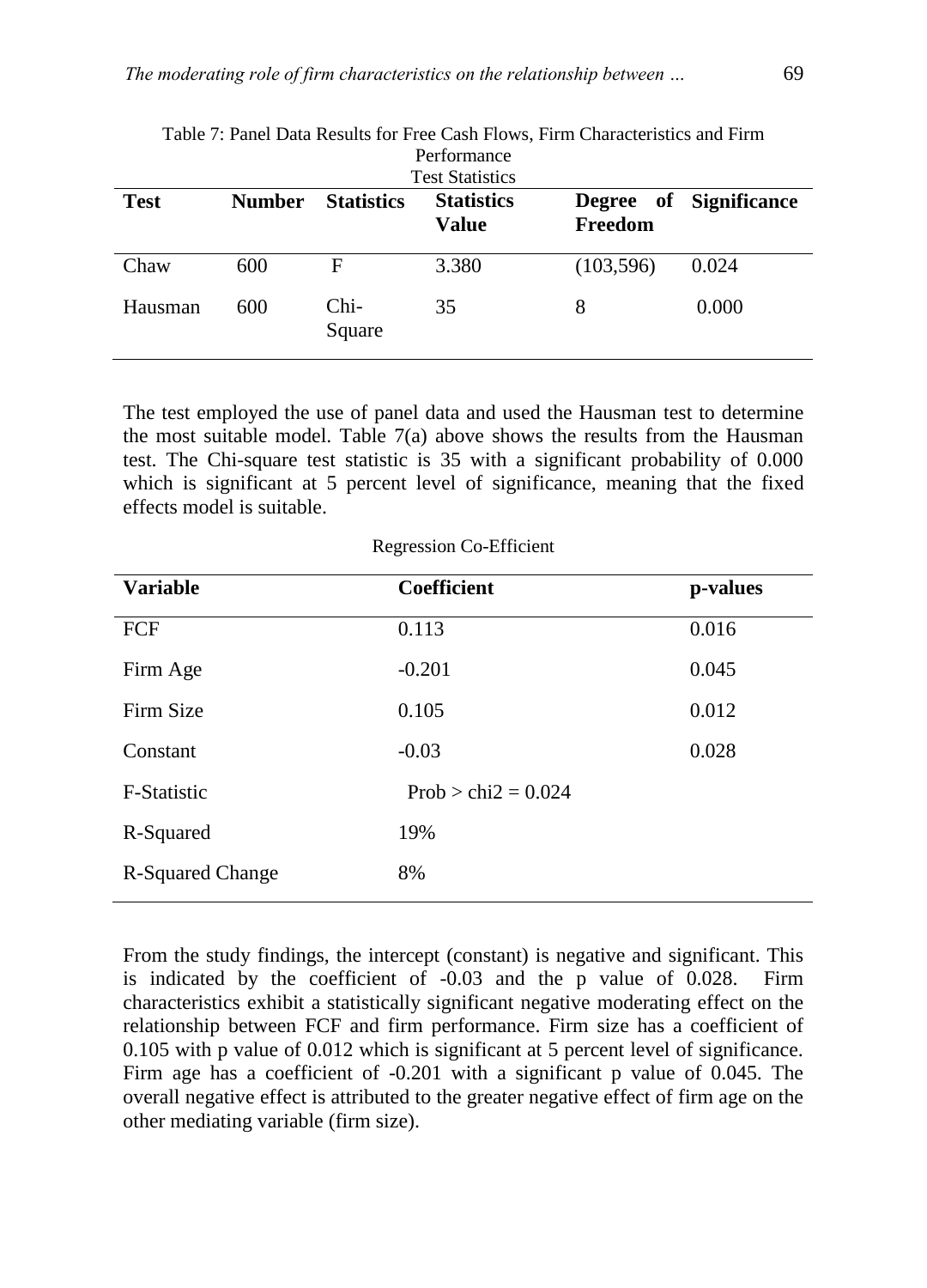From the findings, the effect of firm characteristics on the relationship between FCF and firm performance explains 19% variation in performance of listed firms. This implies that 81% of variation in performance of the NSE listed firms is not explained by the regression model. The null hypothesis was therefore rejected, implying that there is a statistically significant moderating effect of firm characteristics on the relationship between FCF and performance of firms listed at the NSE. The regression model that explains the variation in financial performance as a result of the moderating effect of firm characteristics is shown below:

 $\overline{O}$  = -0.03 + 0.113FCF - 0.201AGE + 0.105SIZ +  $\epsilon$ 

Where:  $\overline{Q}$  = Firm financial performance

 $FCF = Free cash flows$ 

 $AGE =$ Firm age

 $SIZ = Firm size$ 

 $\epsilon$  = Error term

| <b>Hypothesis</b>                                                                                                                                                                                          | ${\bf R}^2$ | ( <i>p</i> -value) | $\mathbf{F}$<br>statistic | <b>Conclusion</b>           |
|------------------------------------------------------------------------------------------------------------------------------------------------------------------------------------------------------------|-------------|--------------------|---------------------------|-----------------------------|
| $H_1$ : FCF have no significant effect<br>on performance of firms listed at<br>the NSE                                                                                                                     | 0.28        | 0.03               | 3.528                     | Null Hypothesis<br>rejected |
| $H_2$ : Firm characteristics have no<br>significant moderating effect on<br>the relationship between free cash<br>flows and financial performance<br>of firms listed at the Nairobi<br>securities exchange | 0.19        | 0.028              | 0.024                     | Null Hypothesis<br>rejected |

#### Table 8: Summary of Tests of Hypotheses, Results and Conclusions

# **6 Summary, Conclusion and Recommendation**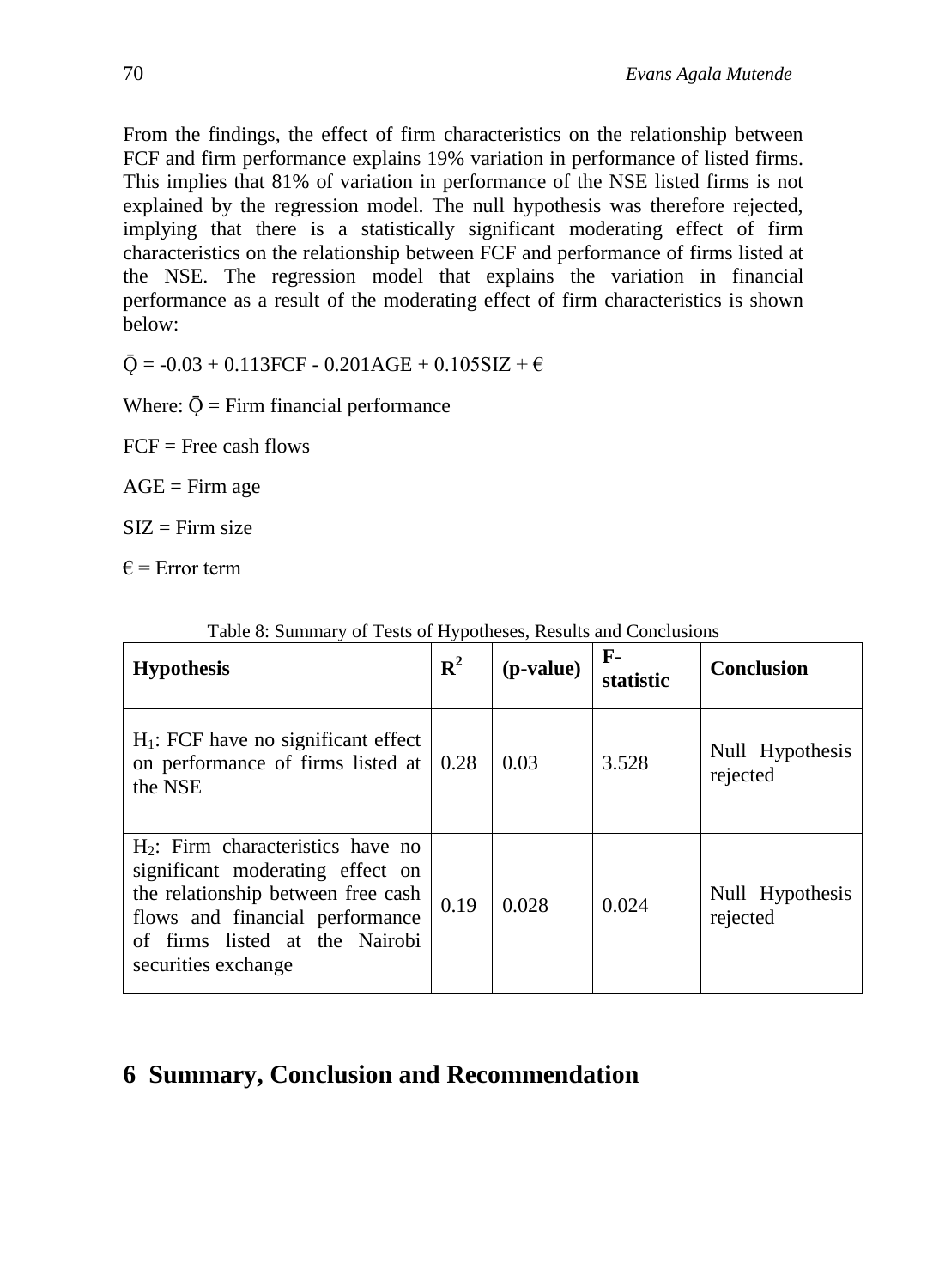## **6.1 Summary of Findings**

This study was founded on the premise that FCF have an influence on financial performance, and that the relationship between the two is moderated by firm characteristics costs. The first objective of the study was set to find out the relationship between FCF and financial performance of firms listed at NSE. The findings reveal that FCF have a positive effect on financial performance. The effect of FCF was found to be statistically significant and hence the null hypothesis was rejected. The second objective was to determine the influence of firm characteristics on the relationship between FCF and financial performance of firms listed at the NSE; Results indicate that firm characteristics have a negative significant moderating effect on the relationship between FCF and financial performance of firms listed at the NSE. The study therefore rejected the null hypothesis.

## **6.2 Conclusion**

FCF have a positive significant effect on financial performance. On the other hand, firm characteristics have a negative significant moderating effect on financial performance. The findings imply that NSE listed firms have effective control and oversight mechanisms which have allowed managers to make good investment decisions that are geared towards maximizing shareholders' wealth. Therefore, increasing FCF improves the financial performance of the NSE listed firms. This could be attributed to improved firm monitoring and CG which seem to have achieved the objective of aligning the interests of firm managers and those of shareholders (maximizing shareholders' wealth).

Finally, firm characteristics have revealed negative moderating effects on the relationship between FCF and financial performance. This is attributed to age of the firm (which revealed a negative moderating effect as opposed to firm size that indicated a positive effect). The negative effect of age outweighs the positive effect of size. It is therefore clear that there exists a linkage between FCF, firm characteristics and financial performance.

### **6.3 Limitations of the Study**

The major theoretical motivation underlying this study is the FCF hypothesis. Traditionally, the board of directors keenly monitors decision makers who tend to divert resources to their own personal interests. The findings support this view and offer evidence that proper CG mechanisms yield higher firm financial performance. However, a probable limitation of the study is that it does not integrate an alternative for the board of directors' views, such as influencing managers' actions through an advisory role.

Secondly, the study focused on firms listed at the NSE which operate in a unique environment. Unique factors such as regulatory environment, culture and demographics limit the generalizability of the study results to other countries or markets. Lastly, the study used only two measures of firm characteristics (age and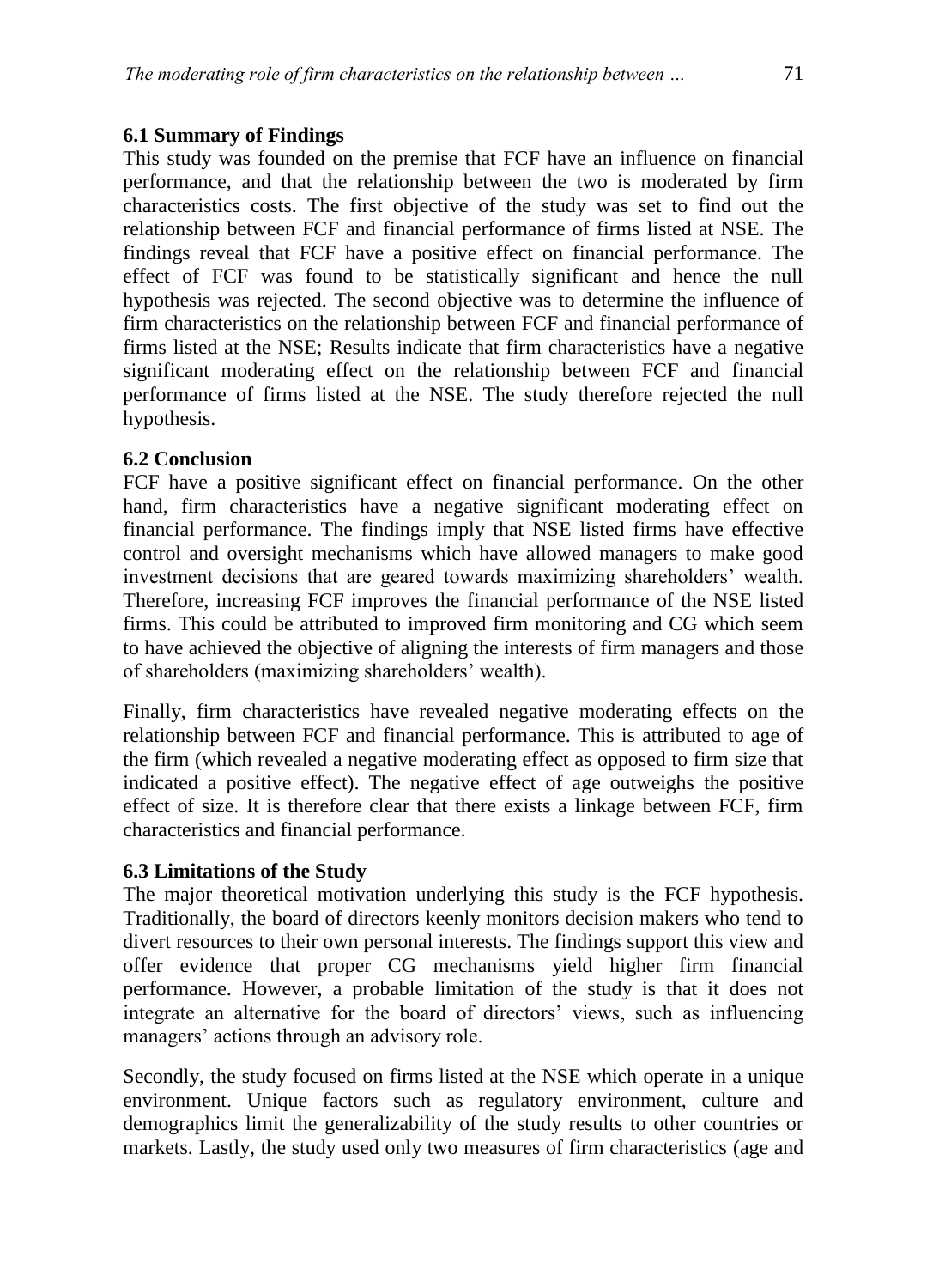size). Integrating other characteristics such as liquidity, growth prospects and dividend pay-out may yield different results. However, these limitations did not undermine the robustness and / or the rigor employed in the study.

#### **6.4 Recommendations and Suggestions for Further Research**

The findings show that there exists a positive relationship between FCF and financial performance. The study therefore recommends that firm managers, investors and other practitioners should focus more on the need for firms to generate FCF. Positive FCF indicate that the firm is generating more cash than is used to run the firm and reinvest to grow the business. Such excess funds can be distributed back to shareholders through dividends or share repurchase programs in cases where the firms have limited growth potential and the cash could not be better invested elsewhere.

The negative moderating effect of firm characteristics, particularly firm age points out to policy makers the need for policies, regulations and prudential guidelines that protect and strengthen older firms. This study employed cross sectional descriptive study design. Further studies should be conducted with a focus on longitudinal study design. Secondly, the study employed financial aspect of firm performance only. Further studies need to be conducted integrating both financial and non-financial outcomes. Lastly, the study targeted NSE listed firms only. Further studies should be conducted on private firms, parastatals, and/ or other agencies.

#### **Acknowledgements**

I deeply acknowledge Mr. Wycliffe Maingi my fellow PhD Candidate for peer support and encouragement. Special mention also goes to Dr. Mirie Mwangi and Prof. Erasmus Kaijage for their encouragement, not forgetting to mention Mr. Aswani Teddy Gafna for facilitating data collection. I say thank you all.

## **References**

- [1] Adelegan, O. J. (2009). Investment, financial factors and cash flow from Nigerian panel data. Journal of African Development, 11(1), 77-108.
- [2] Aiken, L. S. & West, S. G. (1991). Multiple Regression: Testing and Interpreting Interactions. Thousand Oaks, CA: Sage.
- [3] Baron, R. M. & Kenny, D. A. (1986). The Moderator-Mediator Variable Distinction in Social Psychological Research: Conceptual, Strategic, and Statistical Considerations. Journal of Personality and Social Psychology, 51(6), 1173-1182.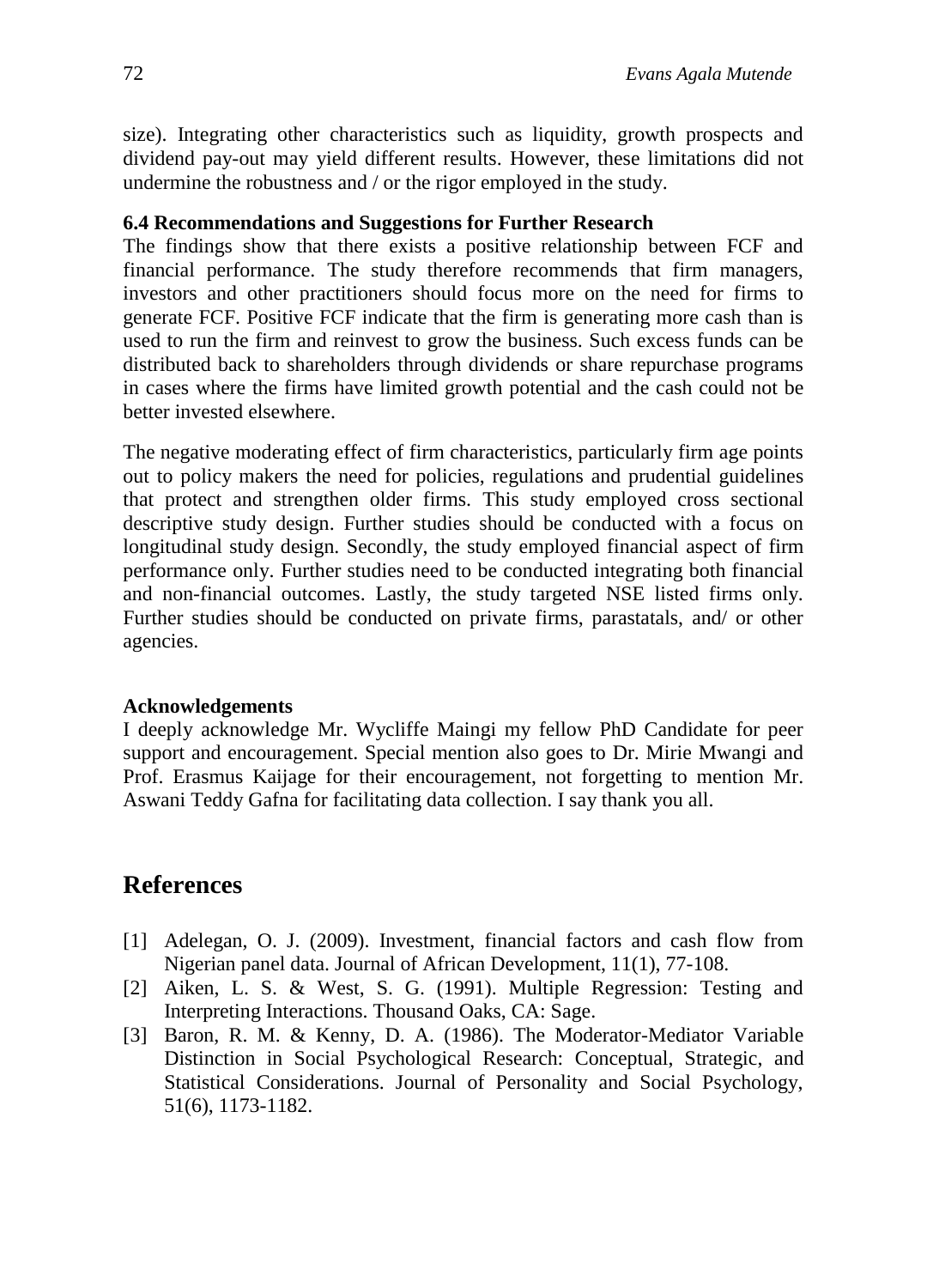- [4] Bonett, D. G. & Wright, T. A. (2014). Cronbach's Alpha Reliability: Interval Estimation, Hypothesis Testing and Sample Size Planning. Journal of Organizational Behavior. 36, (1), 3-15.
- [5] Brealey, A. A., Myers, S. C. & Allen, F. (2005). Principles of Corporate Finance (8th ed.). Boston: McGraw-Hill/Irwin.
- [6] Bromiley, P. (1990).Advances in strategic management. JAI Press, Greenwich.
- [7] Brouwer, P., Kok, J. D. & Fris, P. (2005). Can Firm Age Account for Productivity Differences? A Study into the Relationship between Productivity and Firm Age for Mature Firms. Scientific Analysis of Entrepreneurship and SMEs. EIM Business and Policy Research. Unpublished SCALES-paper.
- [8] Brush, H. W., Bromiley, P. & Hendrickx, M. (2000). The Free Cash Flow Hypothesis for Sales Growth and Firm Performance. Strategic Management Journal, 21, 455-472.
- [9] Chen, X., Sun, Y. & Xu, X. (2016). Free Cash Flow, Over-investment and Corporate Governance in China. Pacific-Basin Finance Journal, 37, 81–103.
- [10] Daft, R. L. (1995). Organization Theory and Design (11 ed.). West Publishing Company: New York.
- [11] Demsetz, H. & Lehn, K. (1985). The Structure of Corporate Ownership: Causes and Consequences. Journal of Political Economy, 93 (6), 1155-1177.
- [12] Easterbrook, F. (1984). Two Agency Cost Explanations of Dividends. American Economic Review, 74 (4), 650-659.
- [13] Ferris, S. P. & Yan, X. S. (2009). Agency Costs, Governance and Organizational Forms: Evidence from the Mutual Fund Industry. Journal of Banking and Finance 33, 619-626.
- [14] Field, A. (2009). Discovering Statistics Using SPSS. Sage Publications Ltd: London.
- [15] Gregory, A. (2005). The Long-run Abnormal Performance of UK Acquirers and the Free Cash Flow Hypothesis. Journal of Business Finance and Accounting, 32(5), 777-814.
- [16] Jensen, M. (1986). Agency Costs of Free Cash Flow, Corporate Finance, and Takeovers. American Economic Review, 76 (2), 323-329.
- [17] Kogan, L. & Tian, M. (2012). Firm Characteristics and Empirical Factor Models: A Data-Mining Experiment. International Finance Discussion papers, 1070.
- [18] Lin, L. & Lin, D. (2014). Agency Cost of Free Cash Flow and Bidders' Long-run Takeover Performance. Universal Journal of Accounting and Finance, 2(1), 1-8.
- [19] Mackinnon, D. P., Lockwood, C. M., Hoffman, J. M., West, S. G. & Sheets, V. (2002). A comparison of methods to test mediation and other intervening variable effects. Psychological Methods, 7 (1), 83-104.
- [20] McKnight, P. J. & Weir, C. (2008). Agency Costs, Corporate Governance Mechanisms and Ownership Structure in Large UK Publicly Quoted